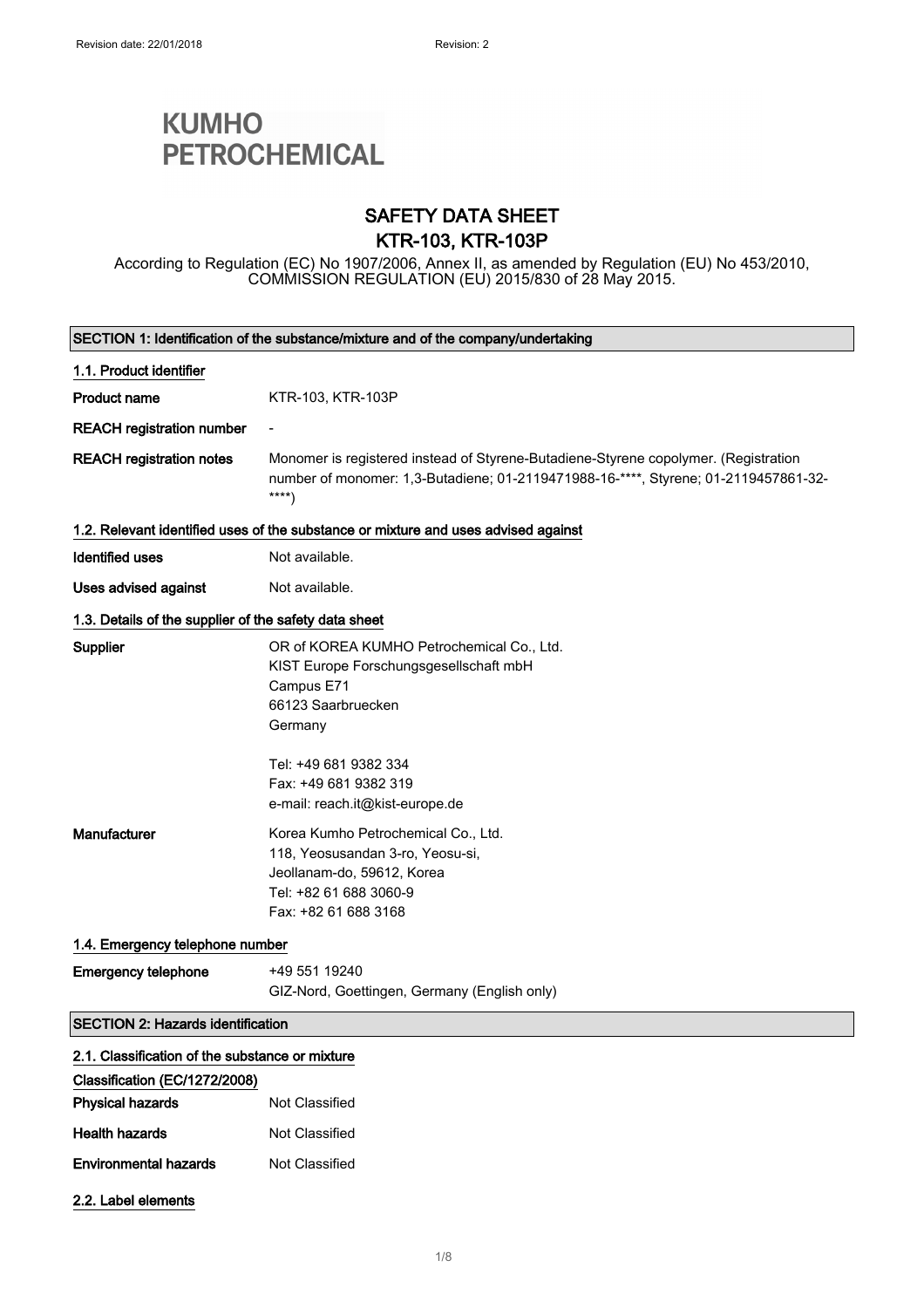#### Hazard statements MC Not Classified

| 2.3. Other hazards                                                  |             |
|---------------------------------------------------------------------|-------------|
| <b>SECTION 3: Composition/information on ingredients</b>            |             |
| 3.2. Mixtures                                                       |             |
| <b>Styrene-Butadiene Copolymer</b>                                  | $98 - 99 %$ |
| CAS number: 9003-55-8                                               |             |
| <b>Classification</b>                                               |             |
| Not Classified                                                      |             |
| <b>Additives</b>                                                    | $1 - 2%$    |
| $CAS$ number: $-$                                                   |             |
| <b>Classification</b>                                               |             |
| Not Classified                                                      |             |
| The full text for all hazard statements is displayed in Section 16. |             |

SECTION 4: First aid measures

#### 4.1. Description of first aid measures

| <b>General information</b> | Get medical attention.                                                                                                                                                                                                                                                                                                           |
|----------------------------|----------------------------------------------------------------------------------------------------------------------------------------------------------------------------------------------------------------------------------------------------------------------------------------------------------------------------------|
| Inhalation                 | Move affected person to fresh air and keep warm and at rest in a position comfortable for<br>breathing. When breathing is difficult, properly trained personnel may assist affected person<br>by administering oxygen. Get medical attention if any discomfort continues. If breathing stops,<br>provide artificial respiration. |
| Ingestion                  | Rinse mouth. Do not induce vomiting. If vomiting occurs, the head should be kept low so that<br>vomit does not enter the lungs. Get medical attention if any discomfort continues.                                                                                                                                               |
| <b>Skin contact</b>        | Remove contaminated clothing and rinse skin thoroughly with water. Continue to rinse for at<br>least 15 minutes. Get medical attention if any discomfort continues.                                                                                                                                                              |
| Eye contact                | Do not rub eye. Remove any contact lenses and open eyelids wide apart. Continue to rinse<br>for at least 15 minutes. Get medical attention if irritation persists after washing.                                                                                                                                                 |
|                            |                                                                                                                                                                                                                                                                                                                                  |

#### 4.2. Most important symptoms and effects, both acute and delayed

### 4.3. Indication of any immediate medical attention and special treatment needed

Notes for the doctor Treatment may vary with condition of victim and specifics of incident.

### SECTION 5: Firefighting measures

#### 5.1. Extinguishing media

| Suitable extinguishing media      | Extinguish with dry sand. Alcohol-resistant foam. Carbon dioxide (CO2). Dry chemicals. Water<br>spray. |
|-----------------------------------|--------------------------------------------------------------------------------------------------------|
| Unsuitable extinguishing<br>media | Do not use water jet as an extinguisher, as this will spread the fire.                                 |
|                                   |                                                                                                        |

#### 5.2. Special hazards arising from the substance or mixture

Specific hazards **Irritating gases or vapours.** Dust or gas may ignite by flames. Dust may form explosive mixture with air. May explode when heated or when exposed to flames or sparks. Containers can burst violently or explode when heated, due to excessive pressure build-up.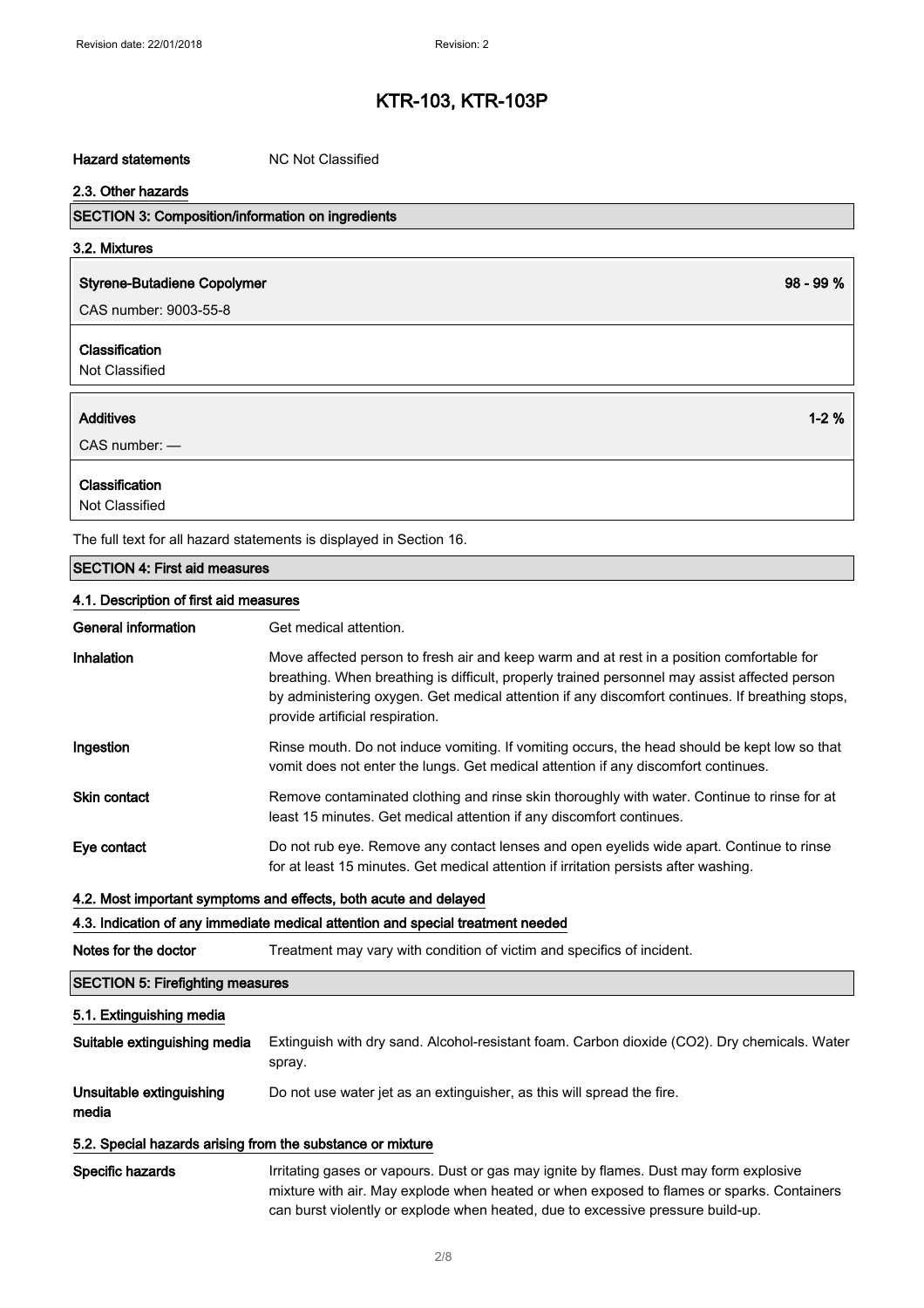| Hazardous combustion<br>products                          | Oxides of carbon. Thermal decomposition or combustion may liberate carbon oxides and<br>other toxic gases or vapours.                                                                                                                                                                                                                                                                                                                                                                                         |
|-----------------------------------------------------------|---------------------------------------------------------------------------------------------------------------------------------------------------------------------------------------------------------------------------------------------------------------------------------------------------------------------------------------------------------------------------------------------------------------------------------------------------------------------------------------------------------------|
| 5.3. Advice for firefighters                              |                                                                                                                                                                                                                                                                                                                                                                                                                                                                                                               |
| Protective actions during<br>firefighting                 | Keep up-wind to avoid fumes. Fight advanced or massive fires from safe distance or protected<br>location. Avoid inhalation of materials or combustion by-products. Cool containers exposed to<br>flames with water until well after the fire is out. Move containers from fire area if it can be done<br>without risk.                                                                                                                                                                                        |
| Special protective equipment<br>for firefighters          | Use protective equipment appropriate for surrounding materials.                                                                                                                                                                                                                                                                                                                                                                                                                                               |
| <b>SECTION 6: Accidental release measures</b>             |                                                                                                                                                                                                                                                                                                                                                                                                                                                                                                               |
|                                                           | 6.1. Personal precautions, protective equipment and emergency procedures                                                                                                                                                                                                                                                                                                                                                                                                                                      |
| <b>Personal precautions</b>                               | Wear protective clothing as described in Section 8 of this safety data sheet. Avoid heat,<br>flames and other sources of ignition. Keep upwind. Do not handle broken packages without<br>protective equipment. Provide adequate ventilation. Avoid generation of dust.                                                                                                                                                                                                                                        |
| 6.2. Environmental precautions                            |                                                                                                                                                                                                                                                                                                                                                                                                                                                                                                               |
| <b>Environmental precautions</b>                          | Store away from waterwork or drainage system. Prevent run-off from entering ground, storm<br>sewers and ditches which lead to natural waterways. If large spills, call emergency services to<br>get advice.                                                                                                                                                                                                                                                                                                   |
| 6.3. Methods and material for containment and cleaning up |                                                                                                                                                                                                                                                                                                                                                                                                                                                                                                               |
| Methods for cleaning up                                   | Small Spillages: Collect spilled material in appropriate container for disposal. Large Spillages:<br>Keep up-wind to avoid fumes. Build dikes to control spillage. Avoid lowland and keep upwind.<br>Dispose of contents/containers in accordance with local / regional / national / international<br>regulations.                                                                                                                                                                                            |
| 6.4. Reference to other sections                          |                                                                                                                                                                                                                                                                                                                                                                                                                                                                                                               |
| Reference to other sections                               | For personal protection, see Section 8. For waste disposal, see section 13.                                                                                                                                                                                                                                                                                                                                                                                                                                   |
| <b>SECTION 7: Handling and storage</b>                    |                                                                                                                                                                                                                                                                                                                                                                                                                                                                                                               |
| 7.1. Precautions for safe handling                        |                                                                                                                                                                                                                                                                                                                                                                                                                                                                                                               |
| <b>Usage precautions</b>                                  | Wear protective clothing as described in Section 8 of this safety data sheet. Storage tanks<br>and other containers must be earthed. Avoid heat, flames and other sources of ignition. Wash<br>thoroughly after handling. Do not act pressure, cutting, welding, soldering, drilling, grinding,<br>etc. All handling should only take place in well-ventilated areas. Avoid handling which leads to<br>dust formation. Avoid inhalation of dust and contact with skin and eyes. Avoid temperature<br>>316 °C. |
|                                                           | 7.2. Conditions for safe storage, including any incompatibilities                                                                                                                                                                                                                                                                                                                                                                                                                                             |
| <b>Storage precautions</b>                                | Store and handle in accordance with all current regulations and standards. Keep container<br>tightly sealed when not in use. Store in tightly-closed, original container in a dry, cool and well-<br>ventilated place. Do not store near heat sources or expose to high temperatures. Protect<br>against direct sunlight.                                                                                                                                                                                     |
| 7.3. Specific end use(s)                                  |                                                                                                                                                                                                                                                                                                                                                                                                                                                                                                               |
| Specific end use(s)                                       | Not available.                                                                                                                                                                                                                                                                                                                                                                                                                                                                                                |
| <b>SECTION 8: Exposure Controls/personal protection</b>   |                                                                                                                                                                                                                                                                                                                                                                                                                                                                                                               |
| 8.1. Control parameters<br>Occupational exposure limits   |                                                                                                                                                                                                                                                                                                                                                                                                                                                                                                               |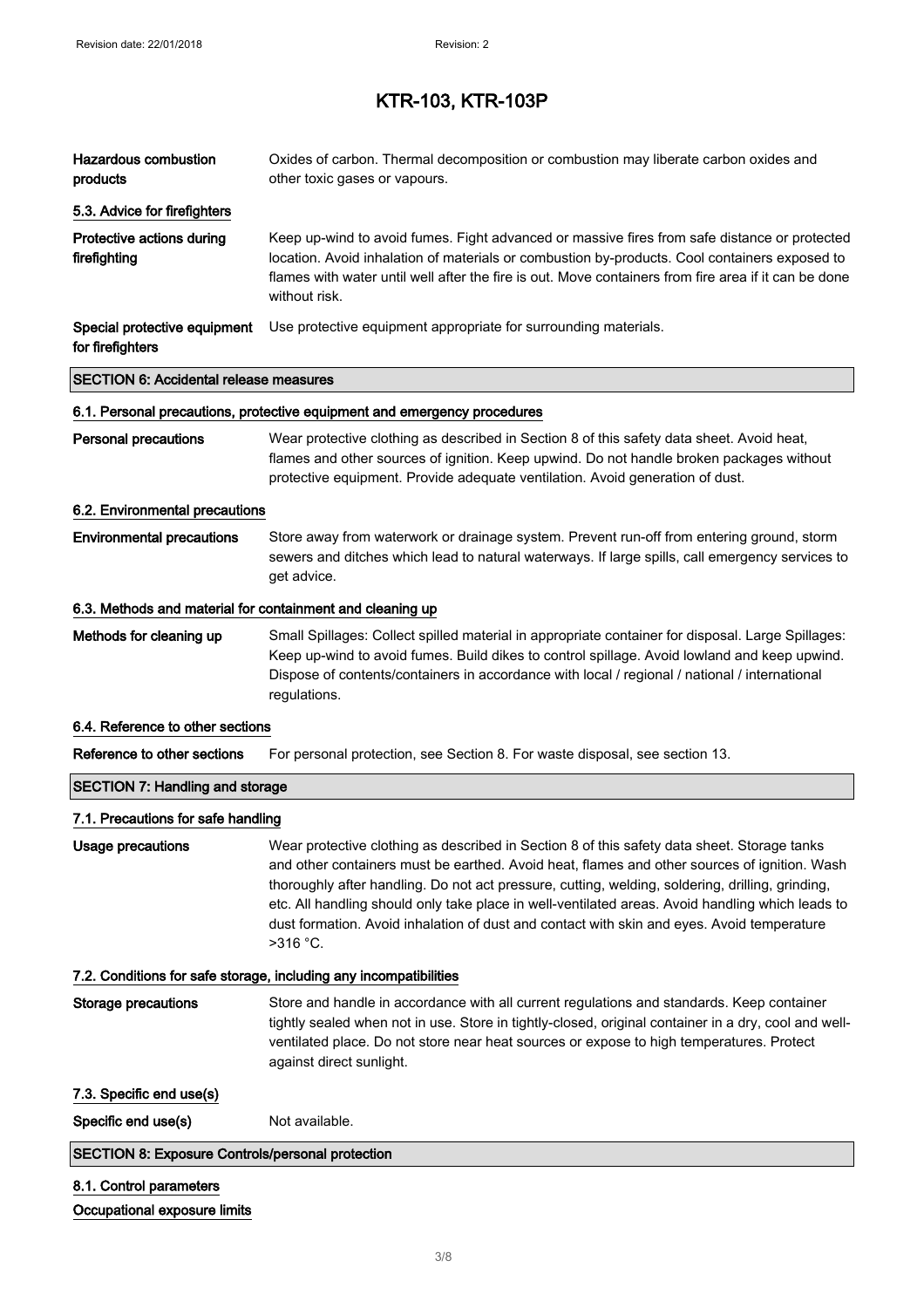#### ACGIH

Ingredient comments No exposure limits known for ingredient(s).

### 8.2. Exposure controls







| Appropriate engineering<br>controls | Provide adequate general and local exhaust ventilation.                                                                                                                                                                        |
|-------------------------------------|--------------------------------------------------------------------------------------------------------------------------------------------------------------------------------------------------------------------------------|
| Eye/face protection                 | The following protection should be worn: Chemical splash goggles.                                                                                                                                                              |
| Hand protection                     | Wear suitable gloves.                                                                                                                                                                                                          |
| Other skin and body<br>protection   | Wear suitable protective clothing.                                                                                                                                                                                             |
| Hygiene measures                    | Use engineering controls to reduce air contamination to permissible exposure level. Provide<br>eyewash station and safety shower. Wash hands after handling.                                                                   |
| <b>Respiratory protection</b>       | If ventilation is inadequate, suitable respiratory protection must be worn. Under frequent use<br>or heavy exposure, respiratory protection may be needed. In case of dust formation, wear<br>respirator with particle filter. |

#### SECTION 9: Physical and Chemical Properties

# 9.1. Information on basic physical and chemical properties

| Appearance                                      | Solid                         |
|-------------------------------------------------|-------------------------------|
| Colour                                          | White.                        |
| Odour                                           | Not available.                |
| <b>Odour threshold</b>                          | Not available. Not available. |
| pH                                              | Not available. Not available. |
| <b>Melting point</b>                            | Not applicable.               |
| Initial boiling point and range                 | Not applicable.               |
| Flash point                                     | Not available.                |
| <b>Evaporation rate</b>                         | Not applicable.               |
| Upper/lower flammability or<br>explosive limits | Not available.                |
| Other flammability                              | Not available.                |
| Vapour pressure                                 | Not applicable.               |
| Vapour density                                  | Not applicable.               |
| <b>Relative density</b>                         | $0.94 \ @ ^{\circ}C$          |
| Solubility(ies)                                 | Insoluble in water.           |
| <b>Partition coefficient</b>                    | Not applicable.               |
| Auto-ignition temperature                       | Not available.                |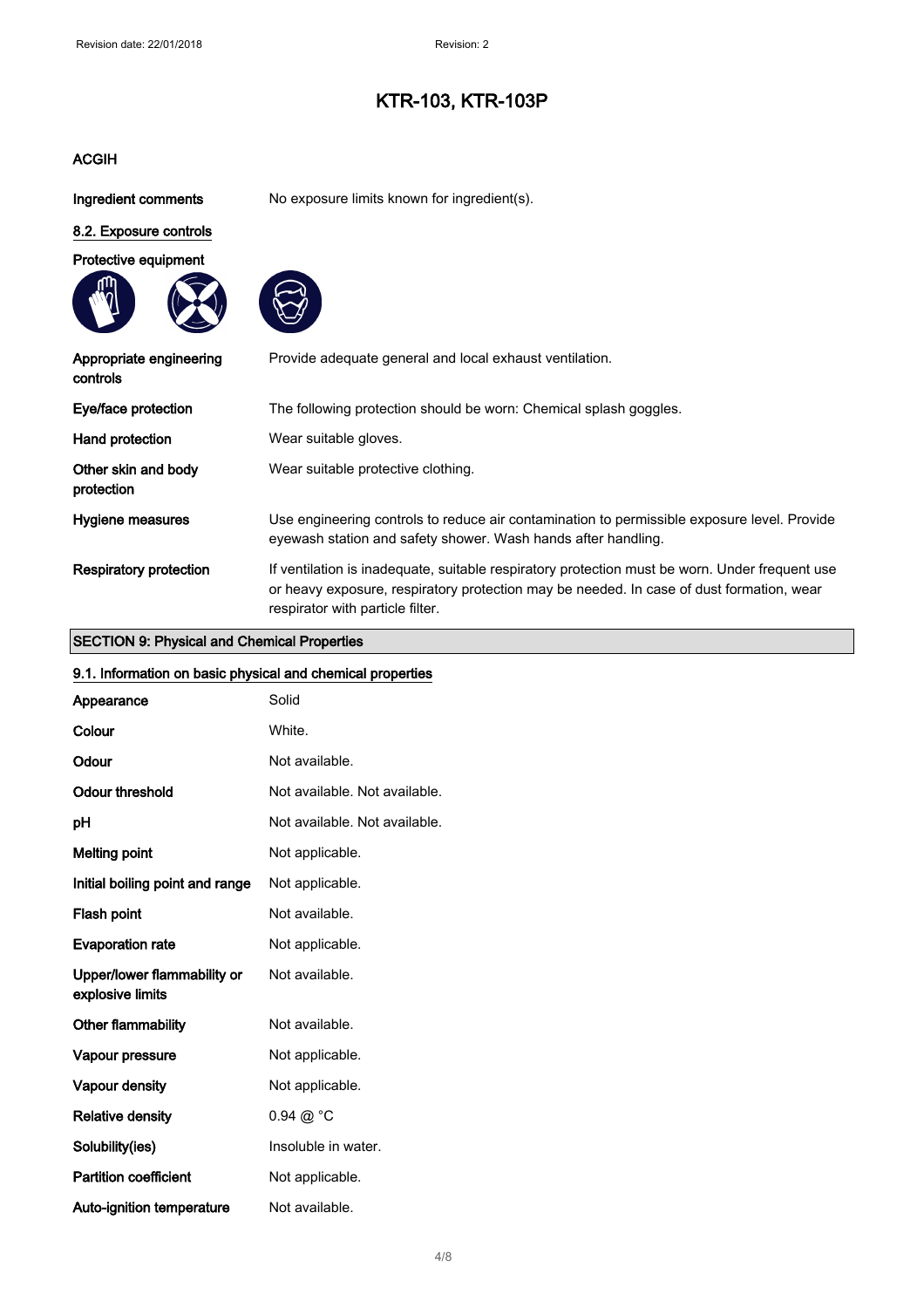| <b>Decomposition Temperature</b>                               | Not available.                                                                                                                                              |
|----------------------------------------------------------------|-------------------------------------------------------------------------------------------------------------------------------------------------------------|
| <b>Viscosity</b>                                               | Not applicable.                                                                                                                                             |
| <b>Explosive properties</b>                                    | Not available.                                                                                                                                              |
| <b>Oxidising properties</b>                                    | Not available.                                                                                                                                              |
| 9.2. Other information                                         |                                                                                                                                                             |
| Molecular weight                                               | Not available.                                                                                                                                              |
| <b>SECTION 10: Stability and reactivity</b>                    |                                                                                                                                                             |
| 10.1. Reactivity                                               |                                                                                                                                                             |
| Reactivity                                                     | Not available.                                                                                                                                              |
| 10.2. Chemical stability                                       |                                                                                                                                                             |
| <b>Stability</b>                                               | Stable at normal ambient temperatures and when used as recommended. Avoid above 316<br>°C.                                                                  |
| 10.3. Possibility of hazardous reactions                       |                                                                                                                                                             |
| Possibility of hazardous<br>reactions                          | Will not occur.                                                                                                                                             |
| 10.4. Conditions to avoid                                      |                                                                                                                                                             |
| <b>Conditions to avoid</b>                                     | Avoid heat, flames and other sources of ignition. Avoid contact with incompatible materials.                                                                |
| 10.5. Incompatible materials                                   |                                                                                                                                                             |
| Materials to avoid                                             | Acids and bases. Flammable/combustible materials. Hydrocarbons - halogenated. Strong<br>oxidising agents.                                                   |
| 10.6. Hazardous decomposition products                         |                                                                                                                                                             |
| Hazardous decomposition<br>products                            | Thermal decomposition or combustion may liberate carbon oxides and other toxic gases or<br>vapours. Oxides of carbon. Hydrocarbons. Hydrogen cyanide (HCN). |
| <b>SECTION 11: Toxicological information</b>                   |                                                                                                                                                             |
| 11.1. Information on toxicological effects                     |                                                                                                                                                             |
| Acute toxicity - oral<br>Notes (oral LD <sub>50</sub> )        | Not available.                                                                                                                                              |
| Acute toxicity - dermal                                        |                                                                                                                                                             |
| Notes (dermal LD <sub>50</sub> )                               | Not available.                                                                                                                                              |
| Acute toxicity - inhalation                                    |                                                                                                                                                             |
| Notes (inhalation LC <sub>50</sub> )                           | Not available.                                                                                                                                              |
| Skin corrosion/irritation<br>Animal data                       | Not available.                                                                                                                                              |
| Serious eye damage/irritation<br>Serious eye damage/irritation | Not available.                                                                                                                                              |
| Germ cell mutagenicity                                         |                                                                                                                                                             |
| Genotoxicity - in vitro                                        | Not available.                                                                                                                                              |
| Genotoxicity - in vivo                                         | Not available.                                                                                                                                              |
| Carcinogenicity                                                |                                                                                                                                                             |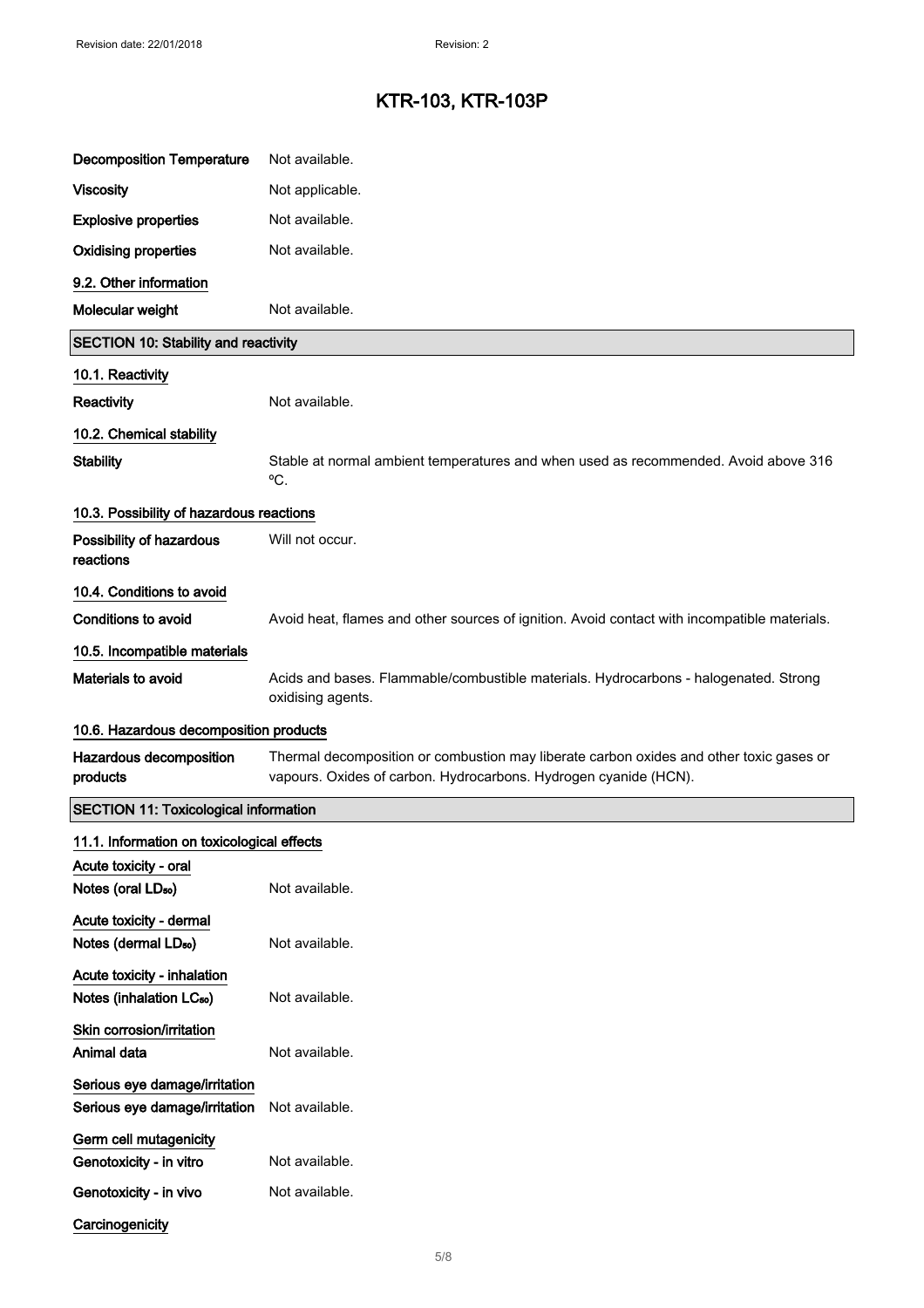| Carcinogenicity                                    | Not available. Contains Styrene-Butadiene Copolymer classified as IARC Group 3<br>carcinogens. |
|----------------------------------------------------|------------------------------------------------------------------------------------------------|
| Reproductive toxicity                              |                                                                                                |
| Reproductive toxicity - fertility                  | Not available.                                                                                 |
| Reproductive toxicity -<br>development             | Not available.                                                                                 |
| Specific target organ toxicity - single exposure   |                                                                                                |
| STOT - single exposure                             | Not available.                                                                                 |
| Specific target organ toxicity - repeated exposure |                                                                                                |
| STOT - repeated exposure                           | Not available.                                                                                 |
| <b>SECTION 12: Ecological Information</b>          |                                                                                                |
| Ecotoxicity                                        | There are no data on the ecotoxicity of this product.                                          |
| 12.1. Toxicity                                     |                                                                                                |
| Acute toxicity - fish                              | Not available.                                                                                 |
| Acute toxicity - aquatic<br>invertebrates          | Not available.                                                                                 |
| Acute toxicity - aquatic plants                    | Not available.                                                                                 |
| Acute toxicity -<br>microorganisms                 | Not available.                                                                                 |
| Acute toxicity - terrestrial                       | Not available.                                                                                 |
| Chronic toxicity - fish early life<br>stage        | Not available.                                                                                 |
| Short term toxicity - embryo<br>and sac fry stages | Not available.                                                                                 |
| Chronic toxicity - aquatic<br>invertebrates        | Not available.                                                                                 |
| 12.2. Persistence and degradability                |                                                                                                |
| Persistence and degradability Not available.       |                                                                                                |
| Biodegradation                                     | Not available.                                                                                 |
| 12.3. Bioaccumulative potential                    |                                                                                                |
| <b>Partition coefficient</b>                       | Not applicable.                                                                                |
| 12.4. Mobility in soil                             |                                                                                                |
| <b>Mobility</b>                                    | Not available.                                                                                 |
| 12.5. Results of PBT and vPvB assessment           |                                                                                                |
| Results of PBT and vPvB<br>assessment              | This product does not contain any substances classified as PBT or vPvB.                        |
| 12.6. Other adverse effects                        |                                                                                                |
| Other adverse effects                              | Not available.                                                                                 |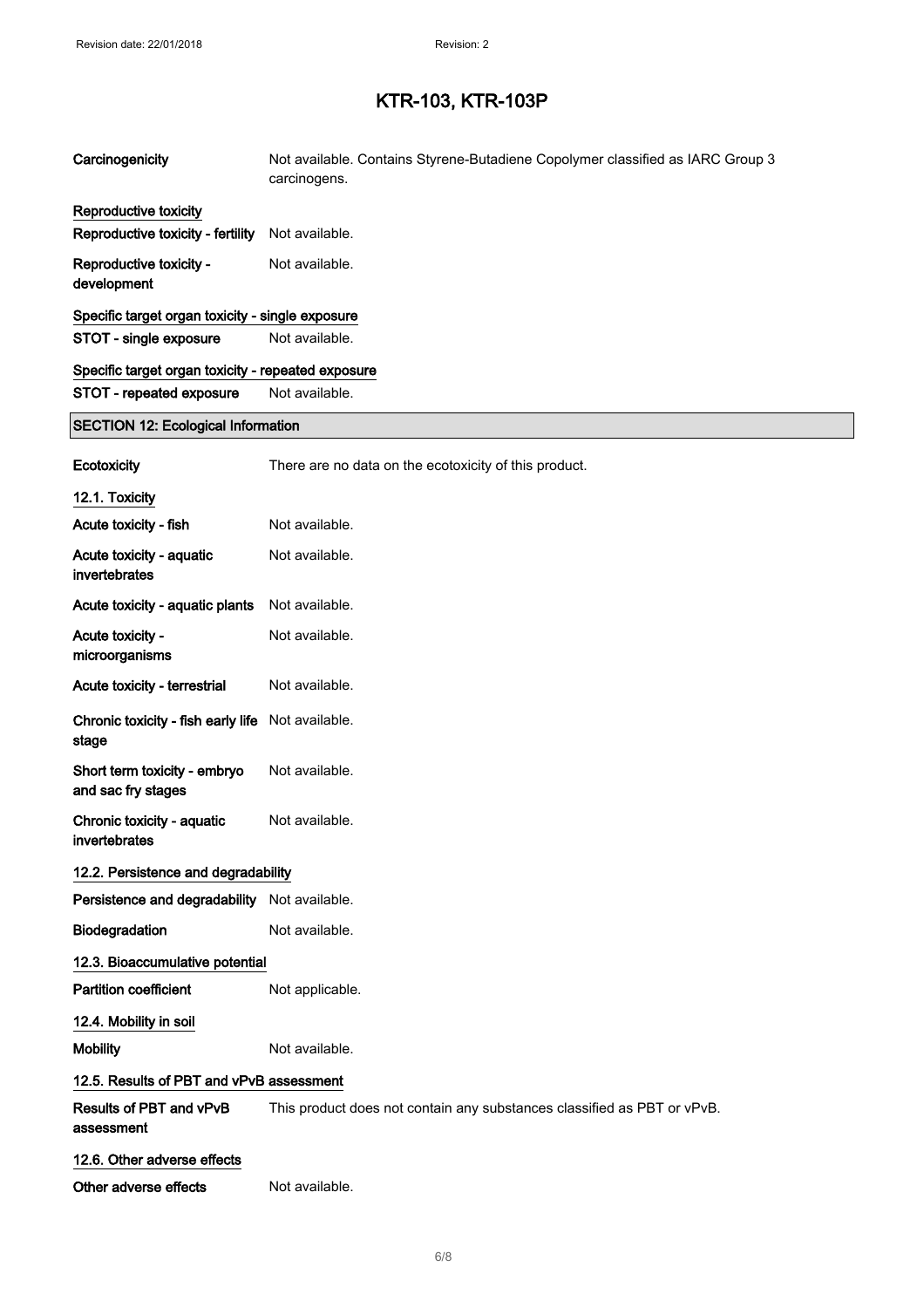### SECTION 13: Disposal considerations

Revision 2

| 13.1. Waste treatment methods                                                                  |                                                                                                                                                                                                                                                                                                                                                            |
|------------------------------------------------------------------------------------------------|------------------------------------------------------------------------------------------------------------------------------------------------------------------------------------------------------------------------------------------------------------------------------------------------------------------------------------------------------------|
| <b>General information</b>                                                                     | Dispose of contents/containers in accordance with local/regional/national/international<br>regulations. Waste is suitable for incineration. If the waste contains designated waste and<br>difficult to separate, incinerate it or reduce the volume following the similar way as<br>incineration. If applicable, pretreat waste with oil/water separation. |
| <b>Disposal methods</b>                                                                        | Confirm disposal procedures with environmental engineer and local regulations. Dispose of<br>the waste by oneself or contact disposal company.                                                                                                                                                                                                             |
| <b>SECTION 14: Transport information</b>                                                       |                                                                                                                                                                                                                                                                                                                                                            |
| General                                                                                        | The product is not covered by international regulations on the transport of dangerous goods<br>(IMDG, IATA, ADR/RID).                                                                                                                                                                                                                                      |
| 14.1. UN number                                                                                |                                                                                                                                                                                                                                                                                                                                                            |
| Not applicable.                                                                                |                                                                                                                                                                                                                                                                                                                                                            |
| 14.2. UN proper shipping name                                                                  |                                                                                                                                                                                                                                                                                                                                                            |
| Not applicable.                                                                                |                                                                                                                                                                                                                                                                                                                                                            |
| 14.3. Transport hazard class(es)                                                               |                                                                                                                                                                                                                                                                                                                                                            |
| Not applicable.                                                                                |                                                                                                                                                                                                                                                                                                                                                            |
| 14.4. Packing group                                                                            |                                                                                                                                                                                                                                                                                                                                                            |
| Not applicable.                                                                                |                                                                                                                                                                                                                                                                                                                                                            |
| 14.5. Environmental hazards                                                                    |                                                                                                                                                                                                                                                                                                                                                            |
| Environmentally hazardous substance/marine pollutant<br>No.                                    |                                                                                                                                                                                                                                                                                                                                                            |
| 14.6. Special precautions for user                                                             |                                                                                                                                                                                                                                                                                                                                                            |
| Not applicable.                                                                                |                                                                                                                                                                                                                                                                                                                                                            |
|                                                                                                | 14.7. Transport in bulk according to Annex II of MARPOL and the IBC Code                                                                                                                                                                                                                                                                                   |
| Transport in bulk according to Not applicable.<br>Annex II of MARPOL 73/78<br>and the IBC Code |                                                                                                                                                                                                                                                                                                                                                            |
| <b>SECTION 15: Regulatory information</b>                                                      |                                                                                                                                                                                                                                                                                                                                                            |
|                                                                                                | 15.1. Safety, health and environmental regulations/legislation specific for the substance or mixture                                                                                                                                                                                                                                                       |
| <b>Authorisations (Title VII</b><br><b>Regulation 1907/2006)</b>                               | No specific authorisations are known for this product.                                                                                                                                                                                                                                                                                                     |
| <b>Restrictions (Title VIII</b><br><b>Regulation 1907/2006)</b>                                | No specific restrictions on use are known for this product.                                                                                                                                                                                                                                                                                                |
| 15.2. Chemical safety assessment                                                               |                                                                                                                                                                                                                                                                                                                                                            |
| <b>SECTION 16: Other information</b>                                                           |                                                                                                                                                                                                                                                                                                                                                            |
| <b>Issued by</b>                                                                               | <b>KIST Europe</b>                                                                                                                                                                                                                                                                                                                                         |
| <b>Revision date</b>                                                                           | 22/01/2018                                                                                                                                                                                                                                                                                                                                                 |